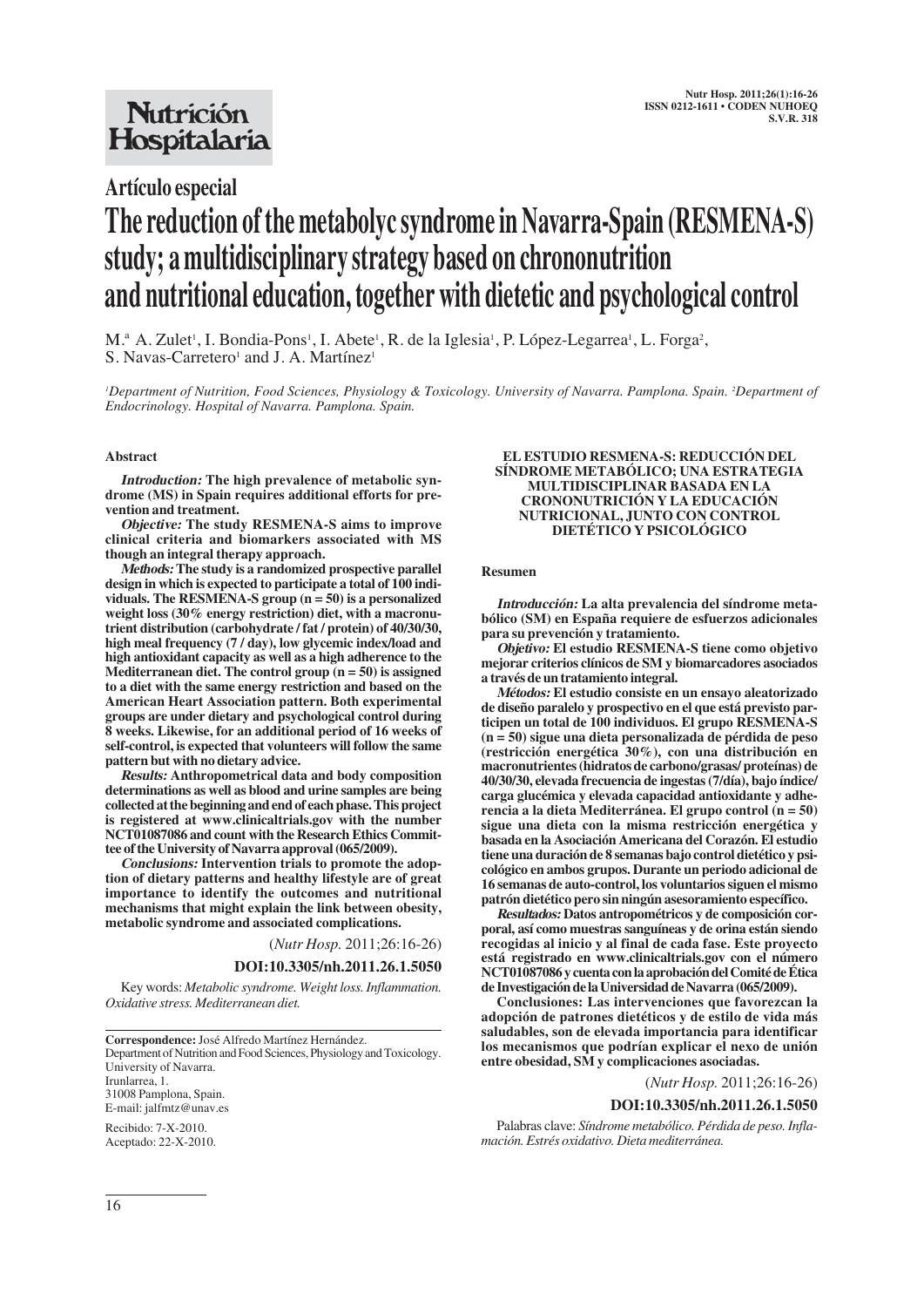## **Abbreviations**

Tumor necrosis factor alpha (TNF-alpha); interleukin (IL); plasminogen activator inhibitor protein-1 (PAI-1); protein C reactive (PCR); complement factor 3 (C3); retinol binding protein 4 (RBP4); malondialdehyde (MDA); cardiovascular disease (CVD); calorie restriction (CR); dual-energy X-ray absorptiometry (DEXA); State-Trait Anxiety Inventory (STAI); homeostasis model assessment-estimated insulin resistance (HOMA-IR),

## **Introduction**

Obesity rates are currently achieving epidemic proportions worldwide.<sup>1,2</sup> The metabolic syndrome describes a clustering of metabolic abnormalities that increase the cardiovascular and diabetes risk, which not only includes the obesity as a process characterized by an excess of body fat conditioned by genetic and environmental determinants, but also other related diseases sharing risk factors and most likely mechanisms of action.3-6 Inflammatory markers, such as tumor necrosis factor alpha (TNF-alpha), interleukin 6 and 18 (IL-6; IL-18), plasminogen activator inhibitor protein-1 (PAI-1), protein C reactive (PCR), complement factor 3 (C3), retinol binding protein 4 (RBP4), intercellular adhesion molecules (ICAMs), vascular cell adhesion molecules (vCAMs), asymmetric dimethylarginine (ADMA), ceruloplasmin and leptin have been negatively correlated to clinical features of the metabolic syndrome.7-11 In addition, the evaluation of several markers of the oxidant/antioxidant status such as malondialdehyde (MDA), oxidized LDL and the total antioxidant capacity of the plasma might be also relevant to understand the mechanisms behind the development of clinical metabolic syndrome features.<sup>12</sup> Further research in both, the role of inflammation and oxidative stress in the metabolic syndrome is therefore needed to elucidate those mechanisms.13 For this purpose, new nutritional interventions and complementary approaches for effective prevention and treatment of metabolic syndrome must be designed.

The Mediterranean diet, a dietary pattern that has attracted considerable interest because of its potential advantages in the prevention of chronic diseases<sup>14,15</sup> contains many food compounds with putative antiinflammatory and/or antioxidant effects.16 A Mediterranean diet supplemented with virgin olive oil or nuts has for example recently shown an anti-inflammatory effect reducing serum CRP, IL-6 and endothelial and monocytary adhesion molecules and chemokines in comparison to a low-fat diet in subjects at a high cardiovascular risk in the PREvención con DIeta MEDiterránea (PREDIMED) Study.17 A regular weekly consumption of legumes within a hypocaloric diet also resulted in a specific reduction in CRP and C3 and a clinically significant improvement of the lipid profile and blood pressure in overweight and obese subjects.13 The application of nutrigenomics techniques for large-scale profiling of genes, proteins and metabolites recently showed that a short-term double-blind, crossover study with a dietary mix containing resveratrol, alpha-tocopherol, vitamin C, n-3 polyunsaturated fatty acids and tomato extract, all of them naturally present in the Mediterranean diet, was able to modulate inflammation of adipose tissue, improve endothelial function, and increase liver fatty acid oxidation in overweight men with mildly increased C-reactive protein concentrations.<sup>18</sup>

Other dietary factors have been shown to be effective in metabolic syndrome and related pathologies.<sup>19</sup> For example, high protein diets might guarantee a satiety effect and a lower recovery of the lost weight according to the results derived from The DIet, Obesity and GENES (DIOGENES) study due to the higher thermogenic effect of this nutrient.20-22 Low glycemic load diets have proved to positively affect gene expression in subcutaneous adipose tissue in persons with metabolic syndrome<sup>11,23</sup> and a daily consumption of 3 portions of whole-grain foods has recently demonstrated to significantly reduce CVD risk in middleaged people mainly through blood pressure-lowering mechanisms.24

In addition to the quantitative and qualitative composition of the diet, other factors related to eating behavior habits might significantly influence the success of a weight-loss nutritional intervention.24-28 Factors such as the meal frequency, the size of the eating portions, the distribution of the portions along the day, the subjective feelings of hunger and the quality of life and mood of the subject might be taken into account in current and future interventions.<sup>29</sup>

A decrease in energy intake by means of dietary restriction has also shown to lower the risk of CVD in obese populations.30 The most common form of dietary restriction implemented is daily calorie restriction (CR), which requires individuals to decrease their energy intake by 15-40% of baseline needs each day.19,31 Preliminary results from the Comprehensive Assessment of the Long-term Effect of Reducing Intake of Energy (CALERIE) Study, aimed to test the effects of 25% CR in 150 non-obese healthy subjects aged 25-45 years, have pointed out significant alterations in energy metabolism, oxidative damage, insulin sensitivity, and functional changes in both the neuroendocrine and sympathetic nervous systems.<sup>32,33</sup> Interestingly, the 6-month CR intervention not only caused favorable physiological responses in body composition, diabetes risk factors, CVD risk, biomarkers of longevity, energy expenditure, endocrinology and physical activity, but also psychological and behavioral responses.<sup>34,35</sup> However, it is still a challenge for most individuals to practice CR in an obesogenic environment so conducive to overfeeding. Other dietary and non-dietary factors must be also considered in the design of new nutritional strategies involving psychological, health-care and social support to deal with the problem of obesity and overweight.36,37 Behavioural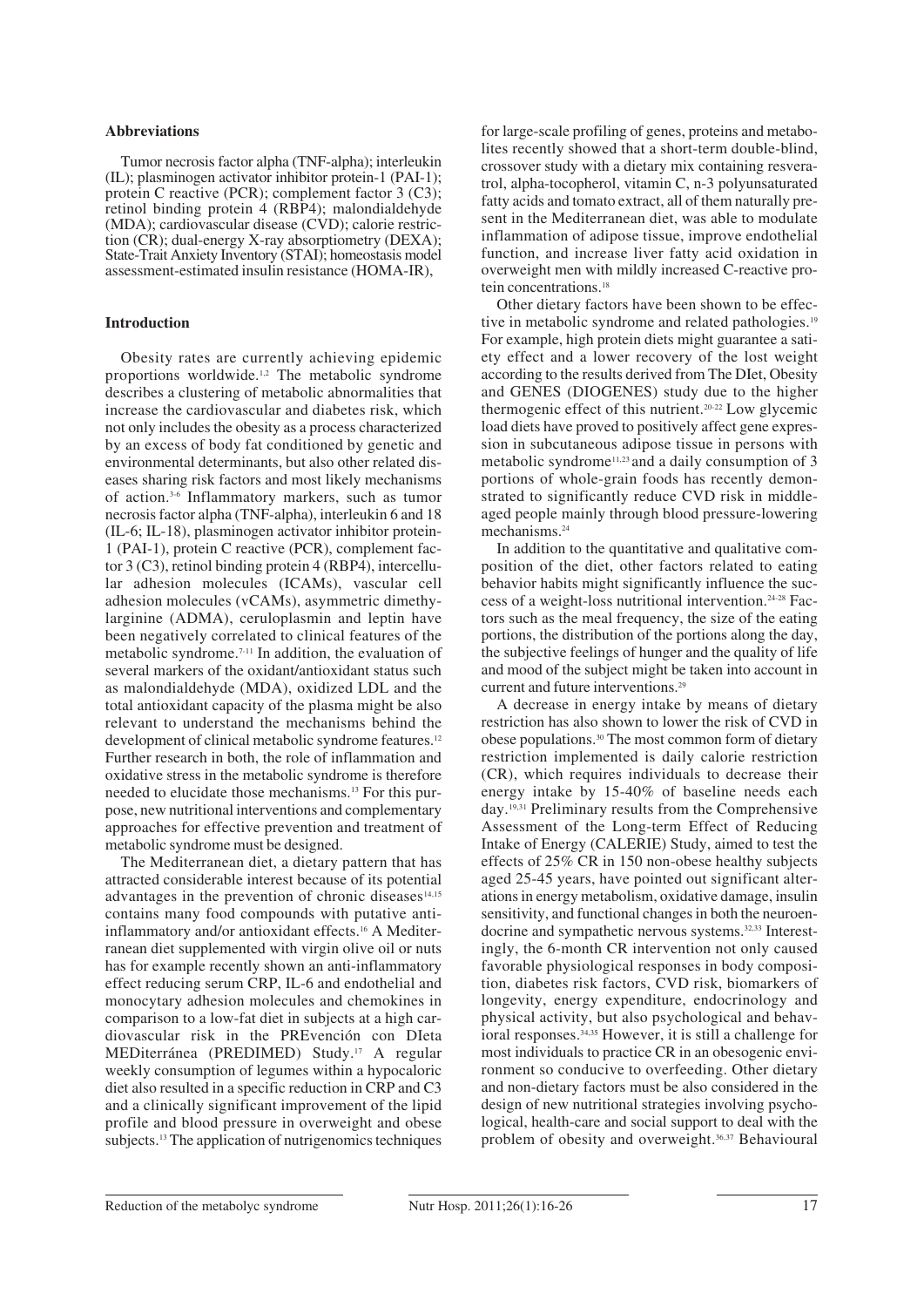therapy based on the Mediterranean diet has been recently reported as a useful tool for obesity treatment.38 Behavioural therapy in relation to body weight management is based on the principles of "conditioning", which indicate that eating is frequently associated with external events closely linked to ingestion.<sup>39</sup> There are different techniques used in behavioural therapy, such as stimulus control, self-monitoring, positive reinforcement, or cognitive restructuring.<sup>38</sup> A healthy lifestyle needs planning, skill in the choice of alternatives and in estimating portion sizes, and compliance in recording food intake and energy expenditure. All this needs time to be learnt and maintained, which is one of the objectives of applying behavioural therapy techniques in nutritional studies dealing with weight loss and maintenance. Subjects can then develop skills in order to adopt proper habits and attain their healthiest weight, learning to establish realistic goals and evaluating their progressin modifying eating and physical activity habits.

# **Objective**

The main aim of the present study is to reduce body weight and to manage the oxidative and inflammatory impaired status of Spanish obese adults with metabolic syndrome features by means of a controlled parallel nutritional intervention based on caloric restriction personalized diets accompanied by dietary counseling and psychological control.

The specific objectives of the study were the following:

- 1. To diagnose subjects with clinical features of metabolic syndrome based on medical history and measurements of anthropometry and biochemistry.
- 2. To evaluate the dietary intake and non dietary habits (alcohol intake, smoking habits, and physical activity) of the study participants through validated questionnaires.
- 3. To gather psychosocial information that might influence the selection of foods (socio-economical factors) and meal habits (meals outside home per week, eating rate, etc.) of the subjects.
- 4. To estimate the resting energy expenditure of each study participant to design a personalized diet adjusted to his own intake real needs.
- 5. To design a personalized diet characterized by variety, a high adherence to the Mediterranean Diet, a high intake of dietary antioxidants from natural sources, a low glycemic index and a macronutrient distribution by energy of 40/30/30 (carbohydrate/fat/protein) distributed with a high meal frequency (7 meals a day) that compete to conventional AHA-recommendation based diets.
- 6. To promote nutritional education, firstly by means of an informative session for the study

participants and their families at the beginning of the study, emphasizing in selecting and distributing foods thorough the day; and secondly by attending dietary counseling with dietitians every 15 days during the intervention period.

- 7. To evaluate the body composition through bioimpedance and dual-energy X-ray absorptiometry (DEXA), at the beginning of the study, after two months of intervention and at the end of the study.
- 8. To measure representative markers of the oxidative and inflammatory status related to adiposity, CVD and insulin resistance, at the beginning and after two months of the intervention.
- 9. To capture changes in the lipid, glucose and hormone metabolism of the subjects due to the nutritional intervention by applying non-targeted metabolic profiling approaches.
- 10. To elucidate gene-diet interactions due to the nutritional intervention.
- 11. To evaluate the effects of the nutritional intervention on anxiety and psychological traits related metabolism.

# **Subjects and methods**

### *Inclusion and exclusion criteria*

The inclusion and exclusion criteria for the study are shown in table I. The criteria for metabolic syndrome were based on those established by the International Diabetes Federation.<sup>40</sup>

The study 065/2009 was approved by the local ethical committee (Research Ethics Committee of the University of Navarra). All study participants signed an informed consent document after verbal and written instructions and according to local legislation (see document). This trial is registered at www.clinicaltrials. gov as NCT01087086.

# *Recruitment of participants*

The recruitment of the participants is being carried out with the help of the Department of Endocrinology of the Health Department of Navarra and the Department of General Medicine of the University Hospital of Navarra. Advertisements (poster approved by the Ethical Committee), internet, interviews to local press and to the University of Navarra information office, and databases from previous studies in the Department have been used for recruitment.

#### *Sample size estimations*

Calculations were based on findings of previous studies.41,42 A group size of 40 was estimated to be necessary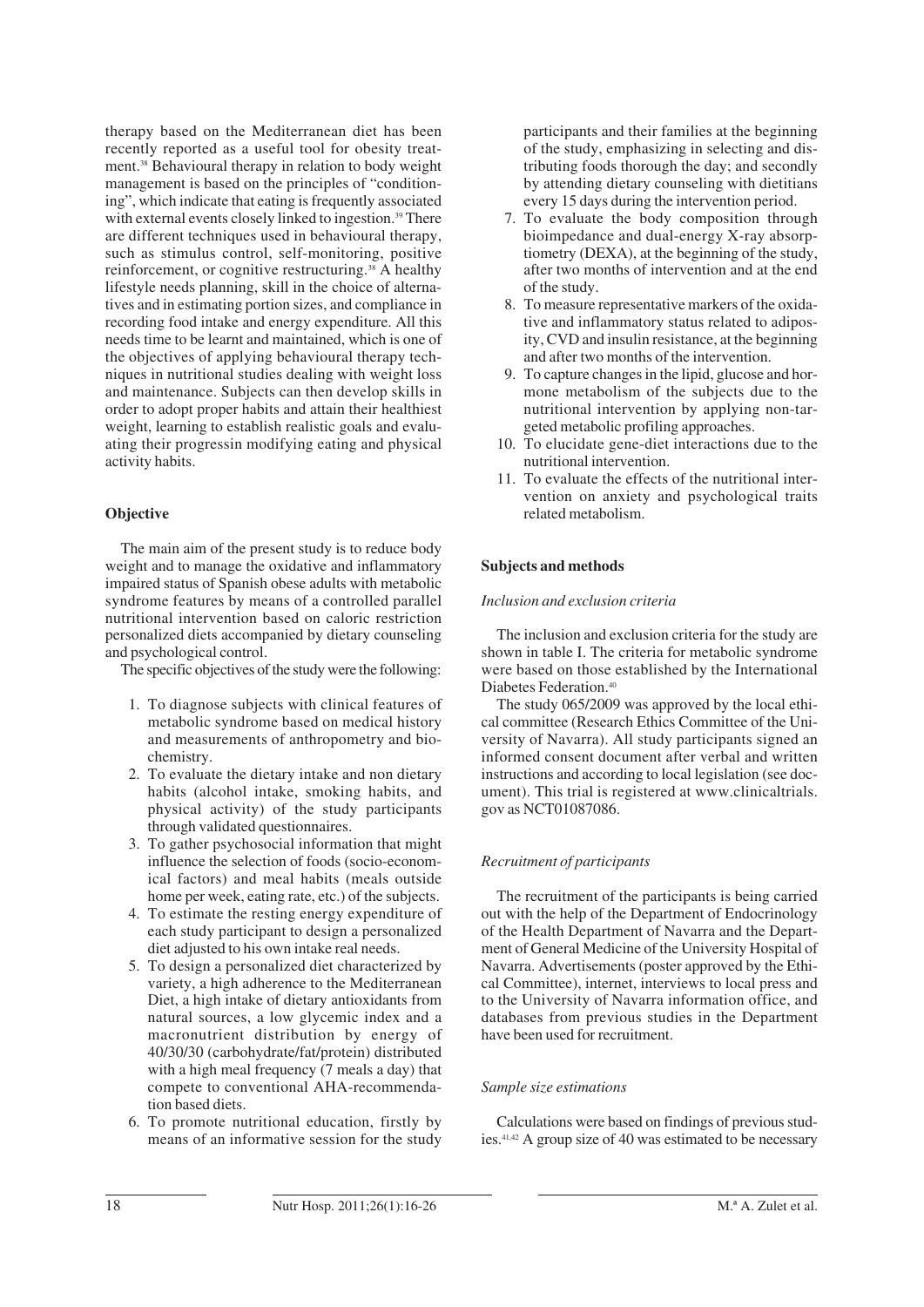| <b>Table I</b><br>Inclusion and exclusion criteria                |                                                                                                                |                                                                                                                |  |  |  |  |
|-------------------------------------------------------------------|----------------------------------------------------------------------------------------------------------------|----------------------------------------------------------------------------------------------------------------|--|--|--|--|
| <i>Inclusion</i>                                                  |                                                                                                                | Exclusion                                                                                                      |  |  |  |  |
| Age: 35-65 years old                                              |                                                                                                                | Subjects with difficulty for changing dietary habits                                                           |  |  |  |  |
| Central obesity ( $WC^{(1)} > 94$ cm males and $> 80$ cm females) |                                                                                                                | Subjects with psychiatric or psychological disorders                                                           |  |  |  |  |
| plus any two of the following four factors:                       |                                                                                                                | Subjects with eating disorders (bulimia; test of Edinburgh)                                                    |  |  |  |  |
| Raised triglycerides                                              | $\geq 150$ mg/dL or specific treatment<br>for this lipid abnormality                                           | Subjects with weight instable for 3 months before the beginning<br>of the study                                |  |  |  |  |
| Reduced HDL<br>cholesterol                                        | $<$ 40 mg/dL in males<br>$<$ 50 mg/dL in females<br>or specific treatment for this lipid abnormality           | Subjects under any pharmacological treatment<br>Subjects with chronic diseases related to the metabolism       |  |  |  |  |
| Raised blood pressure                                             | Systolic BP $\geq$ 130 or diastolic BP $\geq$ 85 mm Hg<br>or treatment of previously diagnosed hypertension    | of energy and nutrients (gastric ulcer, disorders of the digestive<br>system, hyperthyroidism, hypothyroidism) |  |  |  |  |
| Raised fasting plasma<br>glucose                                  | $\geq 100 \text{ mg/dL}$<br>or previously diagnosed type 2 diabetes                                            | Peri- and postmenopausal women<br>Subjects on special diets                                                    |  |  |  |  |
|                                                                   | If above 100 mg/dL, OGTT is strongly<br>recommended but is not necessary to define<br>presence of the syndrome | Subjects with food allergies or intolerances                                                                   |  |  |  |  |

(1)WC: waist circumference; BP: blood pressure; OGTT: oral glucose tolerance test.

in order to obtain a significant  $(P < 0.05)$  difference in the reduction of the waist circumference of  $4.3 \pm 6.8$  cm with a power of 80%. Given an estimated dropout rate of 25%, the sample size was fixed to 50 subjects in each group (intervention and control group).

# *Study design*

The study was designed as a 6-month weight-loss caloric restriction trial divided in 2 consecutive phases. The first phase consisted of an 8-week controlled parallel intervention period, which was followed by a 16 week self-control second phase. At the beginning of the study, subjects were randomized either to a moderately high protein weight-loss diet (group A,  $n = 50$ ) or to a weight-loss diet based on the American Heart Association recommendations (Group B,  $n = 50$ ). Diets in both groups (table II) were designed on a daily caloric restriction of 30% of the subjects total energy baseline needs. Group A diets were characterized by a macronutrient distribution of 40/30/30 (carbohydrate/ lipid/protein), a high adherence to the Mediterranean dietary pattern, an intake of low glycemic index carbohydrates, a higher supply of energy from protein at the end of the day, a high total antioxidant capacity, and a meal frequency of 7 meals/day. A weekly intake of at least 3 portions of wholegrain pasta, 3-4 portions of legumes, 3 portions of fatty fish and 6 fruits/vegetables portions was mandatory. Group B diets were characterized by a macronutrient content of 55/30/15 (carbohydrate/lipid/protein) distributed in 3- 5 meals/day.

# **Table II** *Examples of 1-day diet for each dietary group (1,300 kcal diet)*

|                       | Group A                                                                                                              | Group B                                                                                                                                                              |  |
|-----------------------|----------------------------------------------------------------------------------------------------------------------|----------------------------------------------------------------------------------------------------------------------------------------------------------------------|--|
| <b>Breakfast</b>      | Orange $(175 g)$<br>2 low-fat yogurts $(2 \times 125 \text{ g})$                                                     | Orange $(175 g)$<br>2 low-fat yogurts $(2 \times 125$ g)<br>1 slice of refined white bread (15 g)                                                                    |  |
| Morning<br>snack I    | 1 low-fat yogurt $(125 g)$                                                                                           | Apple $(125 g)$<br>1 low-fat yogurt with sugar $(125 g)$                                                                                                             |  |
| Morning<br>snack II   | 2 thin slices of ham $(45 g)$<br>2 slices of whole-grain bread $(20 g)$                                              |                                                                                                                                                                      |  |
| Lunch                 | Vegetables (cooked; $250 g$ )<br>Whole-grain pasta (cooked; $45 g$ )<br>Lean fish (cooked; 140 g)<br>Apple $(125 g)$ | Vegetables (cooked; 240g)<br>Pasta (cooked; 90 g), 1 slice<br>of refined white bread (15 g)<br>Lean fish $(40 g)$<br>Melon $(250 g)$<br>$1$ low-fat yogurt $(125 g)$ |  |
| Afternoon<br>snack I  | 1 low-fat yogurt $(125 g)$                                                                                           | Banana (75 g)                                                                                                                                                        |  |
| Afternoon<br>snack II | Walnuts $(10 g)$<br>Low-fat cheese (60 g)                                                                            |                                                                                                                                                                      |  |
| Dinner                | Salad $(200 g)$<br>1 slice of whole-grain bread (30 g)<br>Lean meat (cooked, 80 g)<br>Pear $(150 g)$                 | Salad (200 g)<br>1 slice of refined white bread $(30 g)$<br>2 slices of ham $(60 g)$<br>Pear $(150 g)$                                                               |  |

During the first phase of the study, subjects received dietary counseling by qualified nutritionists every 15 days, while during the second phase of the study sub-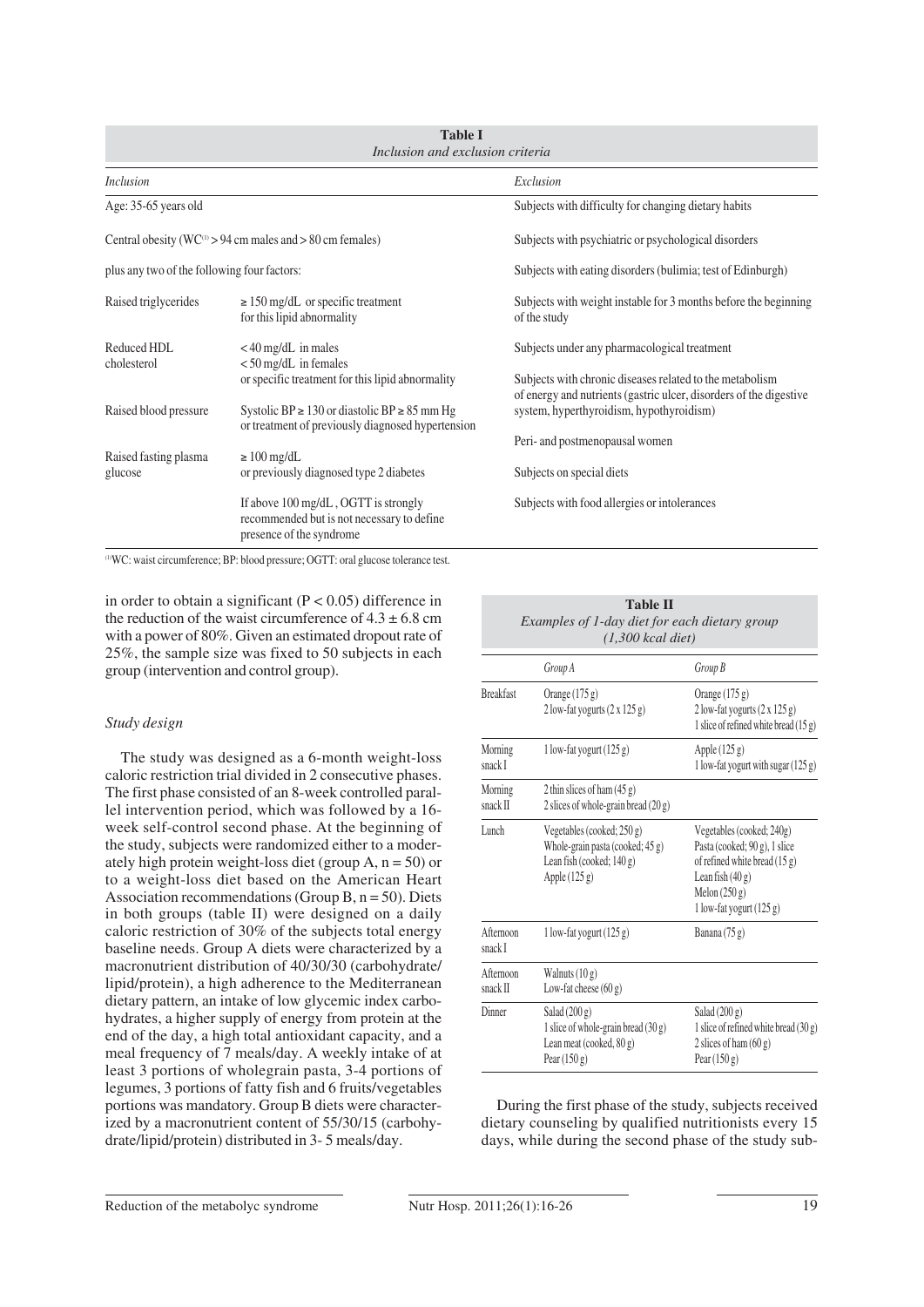

jects were asked to follow the diets without any dietary advice. In addition, subjects were asked to fill in a validated personality test (NEO-PIR) at the beginning of the study. Validated psychological tests (Beck depression Inventory;<sup>43</sup> State-Trait Anxiety Inventory  $(STAI;44$  and Anxiety thermometer) $45$  to evaluate their levels of anxiety during the weight-loss diet intervention were filled at the beginning of the study, every 15 days during the first phase, and at the end of the study. Figure 1 shows the experimental design of the study.

# *Screening visit*

Recruited participants will attend a screening visit in which they will receive a written document with information about the study together with the informed consent to be signed (Appendix). Both documents were approved by the Research Ethics Committee of the University of Navarra. During this visit, any doubt concerning the participation of the subject in the study will be solved by qualified staff. After a medical examination by a physician, anthropometric parameters and blood pressure will be measured and a fasting blood sample will be drawn by a nurse for the biochemical determination of metabolic syndrome clinical features. The subject will be asked to fill in a validated questionnaire concerning food frequency and dietary habits (SUN questionnaire) and a 72-hour food record, data that together with the calculation of the basal metabolic rate of the subject will be used by the dietitian to design their personalized diets.46 A val*Fig. 1.—Experimental design of the RESMENA-S study.*

idated test of personality (NEO-PI-R) will be also filled in by the participant. Those subjects who meet the inclusion criteria will be given an appointment for the first visit of the intervention and for an informative group session.

# *Study visits*

Six visits were planned for each subject in the course of the study at days 0, 15, 30, 45, 60 and 180. Details of the determinations and measurements for each of them are given in table III. The following metabolic determinations and markers will be also calculated at the beginning and end of the study: body mass index**,** waist-to-hip index, homeostasis model assessmentestimated insulin resistance (HOMA-IR) and atherogenic index.

In addition to the intervention visits, participants from group A were requested to attend an informative group session to reinforce psychological attitude at the beginning of the study. In this session, two qualified nutritionists are explaining the benefits of the dietary pattern to follow in the study, the options to create their own personalized menus with the established personalized diets, as well as emphasized the importance of eating habits and compliance during both the controlled and self-control phases of the study. At the end of the study, participants are receiving a report about the evaluation of their nutritional status in a last dietary counseling visit with the dietitian.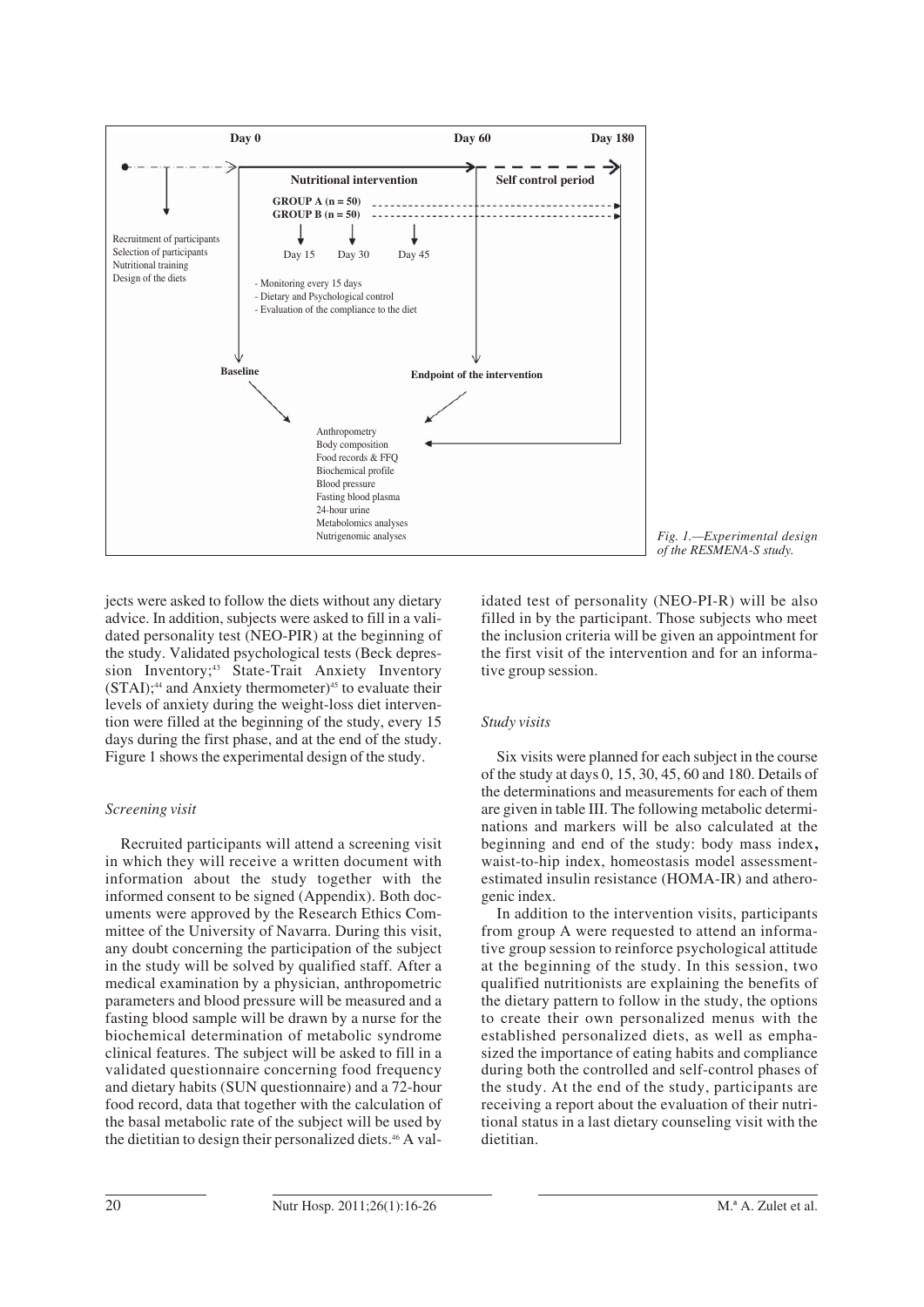# **Appendix**

# **HOJA INFORMATIVA PARA EL PARTICIPANTE**

## **TÍTULO: PROYECTO DE INTERVENCIÓN NUTRICIONAL PARA PACIENTES CON SÍNDROME METABÓLICO**

#### **Responsable del estudio: Marian Zulet Alzórriz**

### **(Informative document about the study for the participants)**

Esta hoja informativa le invita a participar de forma totalmente voluntaria en un proyecto sobre intervención nutricional para pacientes con síndrome metabólico.

El objetivo global del estudio es contribuir a la mejora de su salud siguiendo una dieta saludable, sin recibir ningún tipo de producto dietético adicional.

El estudio se llevará a cabo en la Unidad de intervención nutricional del departamento de Ciencias de la Alimentación, Fisiología y Toxicología de la Universidad de Navarra, y será atendido por un equipo integrado por una enfermera, una médico-dietista, una dietista-nutricionista.

En esta investigación se van a ensayar dos tipos de dietas personalizadas, una dieta control que cumple con las normas establecidas por la Asociación Americana del Corazón (AHA), o una dieta variada y saludable confeccionada a base de alimentos tradicionales, como el consumo de alimentos propios de la dieta mediterránea. La asignación a un grupo dietético u otro se realizará de modo aleatorio.

En esta primera cita, de aproximadamente media hora de duración, se le hace entrega de esta hoja informativa para que usted la lea y pregunte sus posibles dudas sobre el proyecto. A continuación se le hace entrega de la hoja de consentimiento informado, por duplicado y aprobado por el Comité de ética de la investigación de la Universidad de Navarra, para que muestre su conformidad. El estudio comenzará con una breve historia clínica con exploración física llevada a cabo por una Licenciada en Medicina. En tal caso, la enfermera procederá a la extracción de una muestra de sangre. Este procedimiento puede conllevar algunas molestias para usted como ligera molestia en la zona de punción o presencia posterior de hematoma en esta misma zona y en casos excepcionales lipotimias. La finalidad de tomar estas muestras es llevar a cabo análisis bioquímicos de rutina relacionados con el colesterol, la glucosa, y las proteínas para comprobar que usted cumple todos los criterios establecidos para formar parte de este estudio.

En el caso de que usted cumpla los criterios de inclusión, se le citará para una sesión de grupo en la que se le dará las pautas generales para llevar a cabo la dieta, de una hora de duración aproximadamente. En esta cita, la Dietista le realizará la Historia dietética haciéndole entrega de un cuestionario de hábitos de vida (SUN) y un registro de pesada de 48 horas con las aclaraciones correspondientes acerca de cómo se deben cumplimentar y errores frecuentes que se cometen a la hora de rellenarlos. Igualmente, recibirá citación para comenzar con el estudio de intervención (día 0) de 60 días de duración y se le proporcionará un bote de orina estéril para que recoja orina de primera hora de la mañana el día citado.

En la cita del día 0 se le volverá a recordar en qué consiste su participación y se le tomarán medidas de peso, talla, perímetro cintura y de composición corporal. Al mismo tiempo se le realizará una serie de preguntas relacionadas con el estado anímico y el grado de ansiedad. A continuación se le tomará la tensión arterial y la enfermera le extraerá una muestra de sangre para llevar a cabo análisis bioquímicos de rutina (colesterol, glucosa, etc) y otros más específicos de relacionados con síndrome metabólico, entre ellos un análisis de la expresión de determinados genes. La dietista le proporcionará su dieta personalizada para comenzar el estudio de intervención nutricional. Deberá ajustarse a las pautas que se le establezcan, como la ingesta de alimentos, forma de preparación y a las recomendaciones de estilo de vida.

Durante el estudio, acudirá quincenalmente (días 15, 30 y 45) para comprobar el seguimiento de la dieta, reforzar el cumplimiento de la dieta y resolver las dudas que se le vayan planteando. Además, se le controlará el peso y composición corporal, el apetito y el estado de ánimo y ansiedad; con una duración aproximada de media hora. El día 45 se le proporcionará un bote de orina estéril para que recoja orina de primera hora de la mañana del último día de intervención nutricional (día 60). Además de, un registro de pesada de 48 horas, un cuestionario de hambre y saciedad, y un test de personalidad para su entrega el último día de intervención (día 60).

El estudio de intervención concluirá tras 2 meses con la valoración de la composición corporal, historia dietética, estado anímico y grado de ansiedad y con la extracción de una muestra de sangre.

El estudio continuará con un periodo de autonomía durante 4 meses más. Durante este tiempo usted no recibirá asesoramiento, pero deberá aplicar lo aprendido previamente.

Al finalizar estos 4 meses se le dará cita para acudir a la Universidad de Navarra y que se le evalúe de nuevo su estado nutricional, en una entrevista de una hora aproximadamente. Tras el procesamiento de los datos, se le informará de los resultados de las pruebas realizadas y se mantendrá la confidencialidad propia de todo procedimiento médico.

Toda la información que nos proporcione así como los resultados de los análisis de sangre se tratarán según la Ley Orgánica 15/1999, de 13 de diciembre, de Protección de Datos de Carácter Personal, utilizando códigos para asegurar la confidencialidad y garantizar el anonimato. Sólo dos miembros del equipo investigador conocerán sus datos personales, ya que serán los encargados de contactar con usted para cualquier evento relacionado con el estudio. El resto de miembros del equipo trabajarán con códigos, ignorando a qué voluntario le corresponde cada código. Usted puede abandonar el estudio en cualquier momento, sin dar explicaciones y sin que esto repercuta en su asistencia médica.

# **SU PARTICIPACIÓN EN EL ESTUDIO NO ESTÁ REMUNERADA**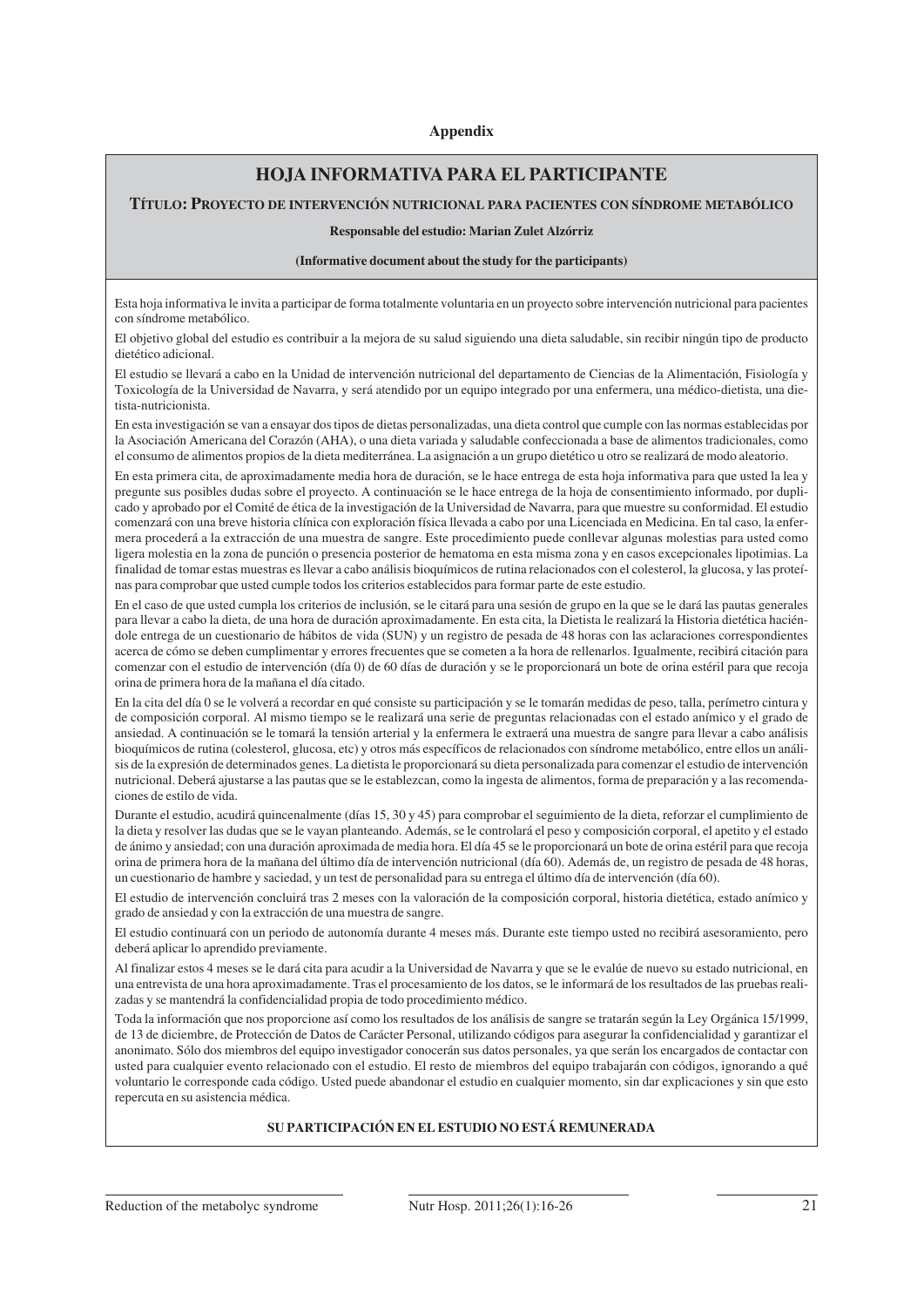# **FORMULARIO DE CONSENTIMIENTO (INFORMED CONSENT IN SPANISH)**

# **Reducción de Síndrome Metabólico en Navarra-Spain (RESMENA-S) mediante una estrategia multidisciplinar e innovadora, basada en la crononutrición y la educación nutricional, junto con control dietético y psicológico**

| · He leído la hoja de información que se me ha entregado.<br>• He podido hacer preguntas sobre el estudio.<br>· He recibido suficiente información sobre el estudio. |                        |  |  |  |  |  |
|----------------------------------------------------------------------------------------------------------------------------------------------------------------------|------------------------|--|--|--|--|--|
| Entiendo que mi participación es voluntaria.<br>Entiendo que puedo retirarme del estudio:                                                                            |                        |  |  |  |  |  |
| 1° Cuando quiera.                                                                                                                                                    |                        |  |  |  |  |  |
| 2° Sin tener que dar explicaciones.                                                                                                                                  |                        |  |  |  |  |  |
| 3° Sin que esto repercuta en mis cuidados médicos.                                                                                                                   |                        |  |  |  |  |  |
| Presto libremente mi conformidad para participar en el estudio.                                                                                                      |                        |  |  |  |  |  |
| Fecha                                                                                                                                                                | Firma del participante |  |  |  |  |  |
| Fecha                                                                                                                                                                | Firma del investigador |  |  |  |  |  |

*Application of "omics" tools in the study*

In addition to traditional determinations, the RES-MENA-S study will also apply metabolomics and transcriptomics approaches.

Metabolites are the cellular endpoints of gene expression and of any physiological regulatory process. Measuring such compounds might therefore offer deeper insights into mechanisms of health and disease as well as

might provide a greater understanding the role of lifestyle and dietary factors<sup>47</sup> in relation to specific diseases such as metabolic syndrome. Currently metabolomics is driven by the breathtaking advancements of analytical techniques providing constantly improved sensitivity and larger metabolite panels, but also by advances in chemometrics and bioinformatics. Among the metabolomics platforms, those based on mass spectrometry are increasingly used to characterize the complex meta-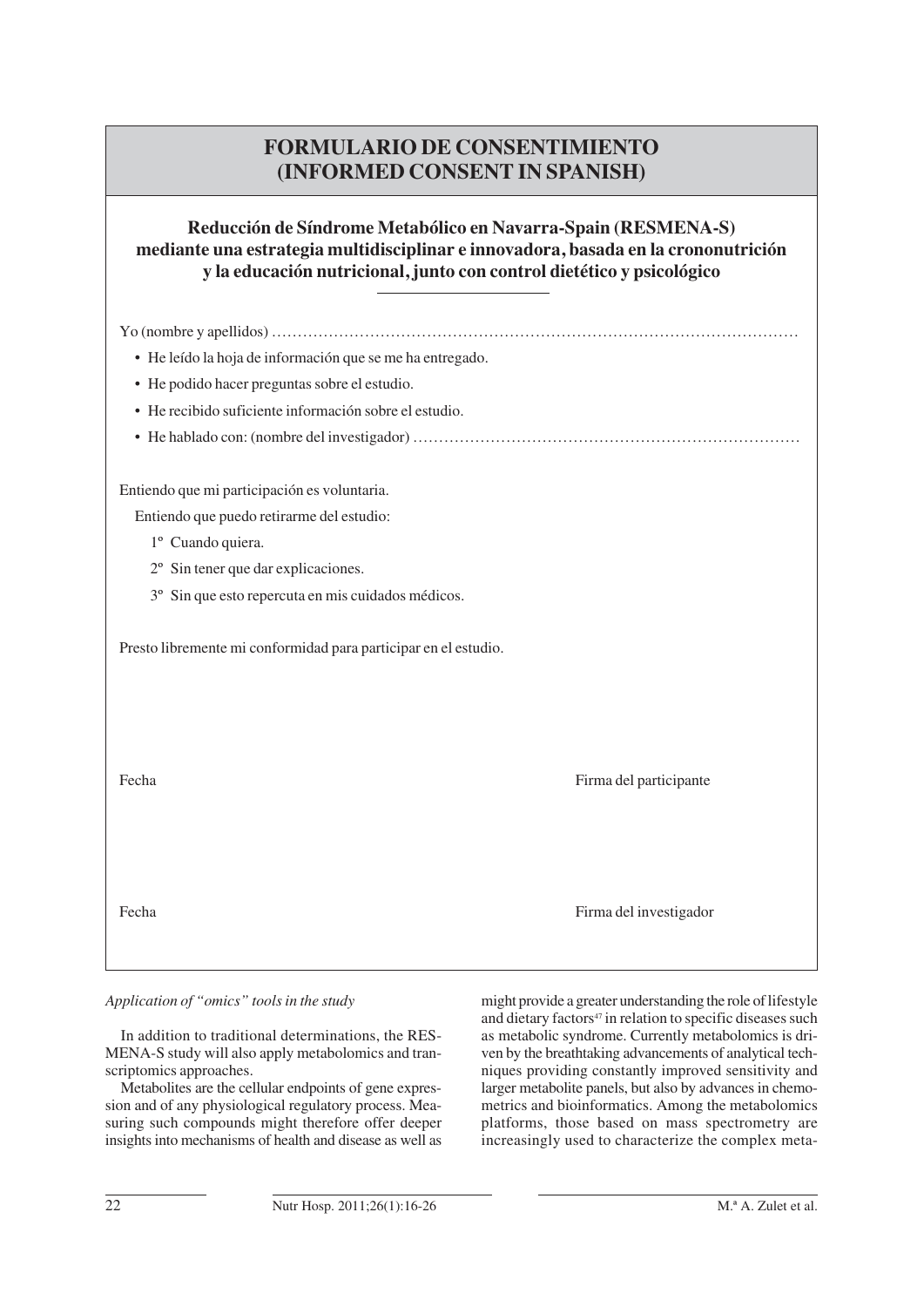| Determinations and measurements to be performed during the study visits |             |              |              |             |              |              |  |  |  |
|-------------------------------------------------------------------------|-------------|--------------|--------------|-------------|--------------|--------------|--|--|--|
| Visit day                                                               | $\theta$    | 15           | 30           | 45          | 60           | 180          |  |  |  |
| Body weight                                                             | $\mathbf X$ | $\mathbf{X}$ | $\mathbf{X}$ | $\mathbf X$ | $\mathbf{X}$ | $\mathbf X$  |  |  |  |
| Blood pressure (SBP, DBP)                                               | $\mathbf X$ |              |              |             | $\mathbf X$  | X            |  |  |  |
| Waist and hip circumference                                             | X           |              |              |             | X            | $\mathbf{X}$ |  |  |  |
| Skin-folds <sup>(1)</sup>                                               | $\mathbf X$ |              |              |             | $\mathbf X$  | $\mathbf X$  |  |  |  |
| Body composition by bioimpedance                                        | X           | $\mathbf X$  | $\mathbf X$  | X           | $\mathbf X$  | X            |  |  |  |
| Body composition by DEXA                                                | X           |              |              |             | $\mathbf X$  | X            |  |  |  |
| Collection of fasting blood <sup>(2)</sup>                              | $\mathbf X$ |              |              |             | $\mathbf{X}$ | X            |  |  |  |
| 24-h urine collection                                                   | $\mathbf X$ |              |              |             | $\mathbf{X}$ | $\mathbf X$  |  |  |  |
| Fasting plasma glucose                                                  | $\mathbf X$ |              |              |             | $\mathbf{X}$ | $\mathbf{X}$ |  |  |  |
| Fasting plasma insulin                                                  | $\mathbf X$ |              |              |             | $\mathbf{X}$ | $\mathbf X$  |  |  |  |
| Free fatty acids                                                        | $\mathbf X$ |              |              |             | $\mathbf{X}$ | $\mathbf X$  |  |  |  |
| Cholesterol, HDL-Chol, LDL-Chol                                         | X           |              |              |             | $\mathbf{X}$ | X            |  |  |  |
| Total proteins                                                          | $\mathbf X$ |              |              |             | $\mathbf{X}$ | $\mathbf X$  |  |  |  |
| Inflammatory markers <sup>(3)</sup>                                     | X           |              |              |             | $\mathbf{X}$ | $\mathbf X$  |  |  |  |
| Oxidative-stress markers <sup>(4)</sup>                                 | X           |              |              |             | $\mathbf{X}$ | $\mathbf X$  |  |  |  |
| Metabolomics analyses <sup>(5)</sup>                                    | $\mathbf X$ |              |              |             | $\mathbf{X}$ | $\mathbf X$  |  |  |  |
| Gene expression analyses <sup>(6)</sup>                                 | $\mathbf X$ |              |              |             | $\mathbf X$  | $\mathbf X$  |  |  |  |
| Dietary counseling                                                      | X           | X            | $\mathbf{X}$ | X           | $\mathbf{X}$ | $\mathbf{X}$ |  |  |  |
| 72 hour-weight food record                                              | $\mathbf X$ | $\mathbf X$  | $\mathbf X$  | $\mathbf X$ | $\mathbf X$  | $\mathbf X$  |  |  |  |
| VAS questionnaire                                                       |             |              |              |             | $\mathbf X$  |              |  |  |  |
| State-Trait Anxiety Inventory (STAI)                                    | $\mathbf X$ |              |              |             | $\mathbf X$  | $\mathbf X$  |  |  |  |
| Beck depression Inventory                                               | $\mathbf X$ |              |              |             | $\mathbf{X}$ | $\mathbf X$  |  |  |  |
| Anxiety thermometer                                                     | X           | $\mathbf X$  | $\mathbf X$  | $\mathbf X$ | $\mathbf X$  | X            |  |  |  |

**Table III**

(1)Bicipital, tricipital, subescapular suprailiac skin-folds.

(2)Plasma, erythrocytes and peripherial blood mononuclear cells sampling.

(3)Homocistein, C3, Ceruloplasmin (Turbidimetry COBAS MiraS); Retinol binding protein 4 (RBP4), asymmetric dimethylarginine (ADMA), Protein C reactive (PCR), Interleukins IL-6 and IL-18, TNF-alpha, PAI-1, fibrinogen.

(4)Selenium, Oxidized LDL Malondialdehyde, Total antioxidant capacity of plasma.

(5)Metabolomics analyses will be performed by non targeted metabolic profiling based on LC/MS.

(6)Nutrigenomics gene expression analyses will be performed by Real time PCR.

bolic effects of nutrients and foods.48 In this sense, in the RESMENA-S study we aim to monitor metabolic changes associated with the 6-month weight loss nutritional intervention by applying non-targeted metabolic profiling approaches to blood and urine samples of the participants at the beginning and end of each phase of the study.49,50 The application of metabolomics might help to elucidate the effect of the personalized caloric restriction diets on low-grade inflammation, oxidative stress and whole body metabolism with a special interest in the lipid and glucose metabolism. In addition, the metabolomic analyses will be used to investigate the effects that the different diets in the RESMENA-S intervention can have on stress and anxiety trait-related metabolism. In fact, the identification of different metabolic phenotypes and its combination with other phenotypic data to give dietary advice could be envisaged as a potential role of metabolomics in personalized nutrition,51,52 with a special interest in obesity related diseases such as the metabolic syndrome.

Nutrigenomic profiling and epigenetics studies are envisaged in both dietary groups in order to establish predictive patterns concerning the response to the nutritional intervention as well as prognostic markers of the outcomes.53 These tasks will be performed using molecular and genetic tools such as microarrays, RT-PCR and sequencing in selected genes related to inflammation, energy homeostasis, and lipid metabolism in order to elucidate the role of gene expression in metabolic syndrome related phenotypes.

# *Facilities*

The Department of Nutrition, Food Sciences, Physiology and Toxicology at the University of Navarra is provided with the facilities and equipment needed for the evaluation and monitoring of the nutritional status of the study participants. This is mainly based in medical data collection, anthropometry and body composi-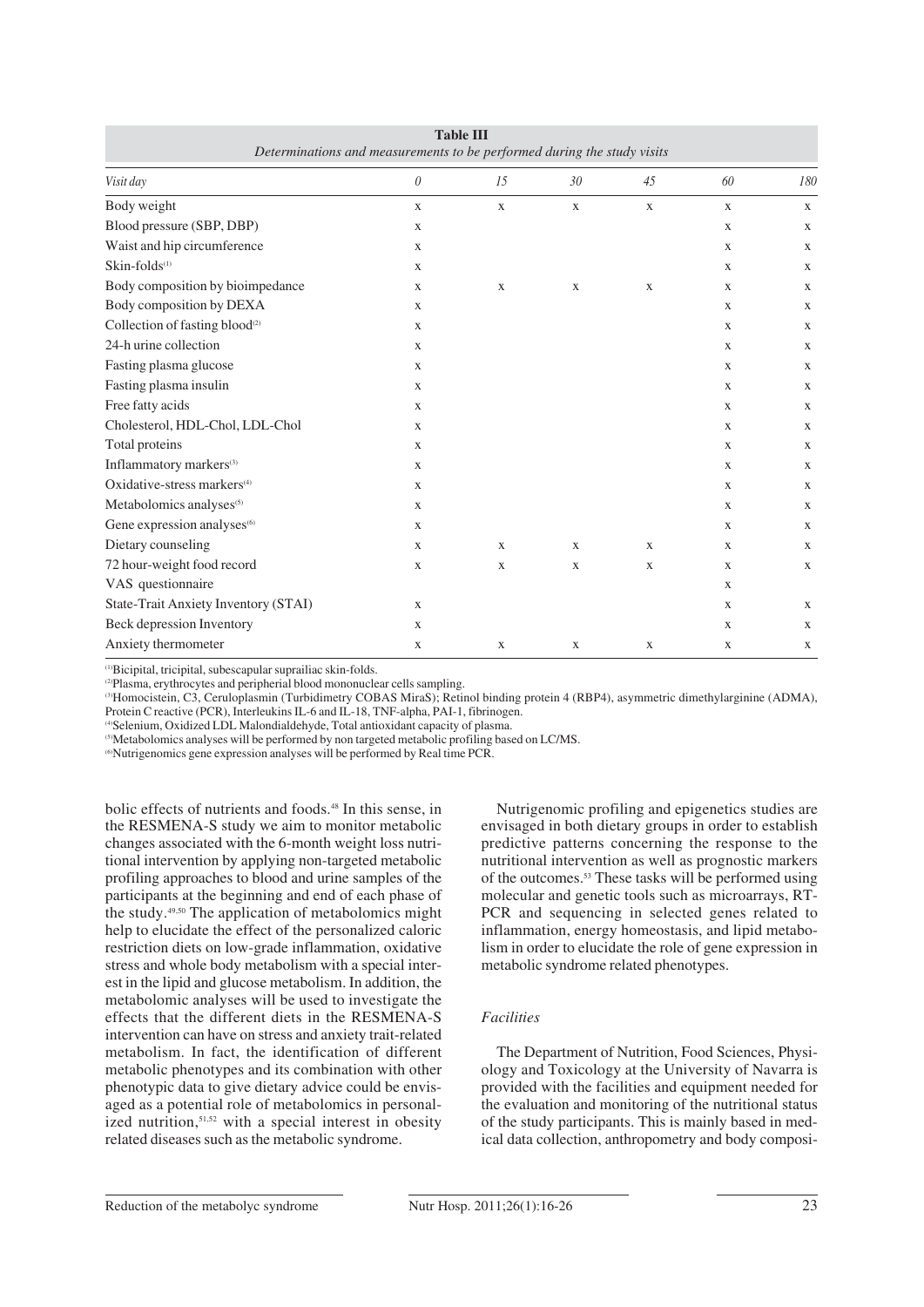

tion equipments (tapes, scales, tensiometers, skin fold calipers, devices for bioelectrical impedance analysis and DEXA) and dietary measurements (calorimeter, validated food questionnaires, nutrition softwares such as Medisystem, DIAL, Nutriciun). The availability of a recently renovated Metabolic Unit for individual attention to the patient, monitoring and dietary counseling along the intervention study has been of great help (fig. 2). The unit is divided in different areas: an office for medical visiting hours equipped with DEXA and bioimpedance devices; a changing room and a toilet; an area for blood collection; an area for calorimeter measurements;



an room for dietary counseling, equipped with a dining room table, microwave, a cooktop, a fridge, and a sink; and an area for participant recruitment formalities, control of medical histories and writing of patient reports.

# **Novelty of the study and conclusions**

The present initiative is based on our traditional diet but from a more personalized point of view. RES-MENA-S Study aims to integrate the main results obtained from the latest observational epidemiological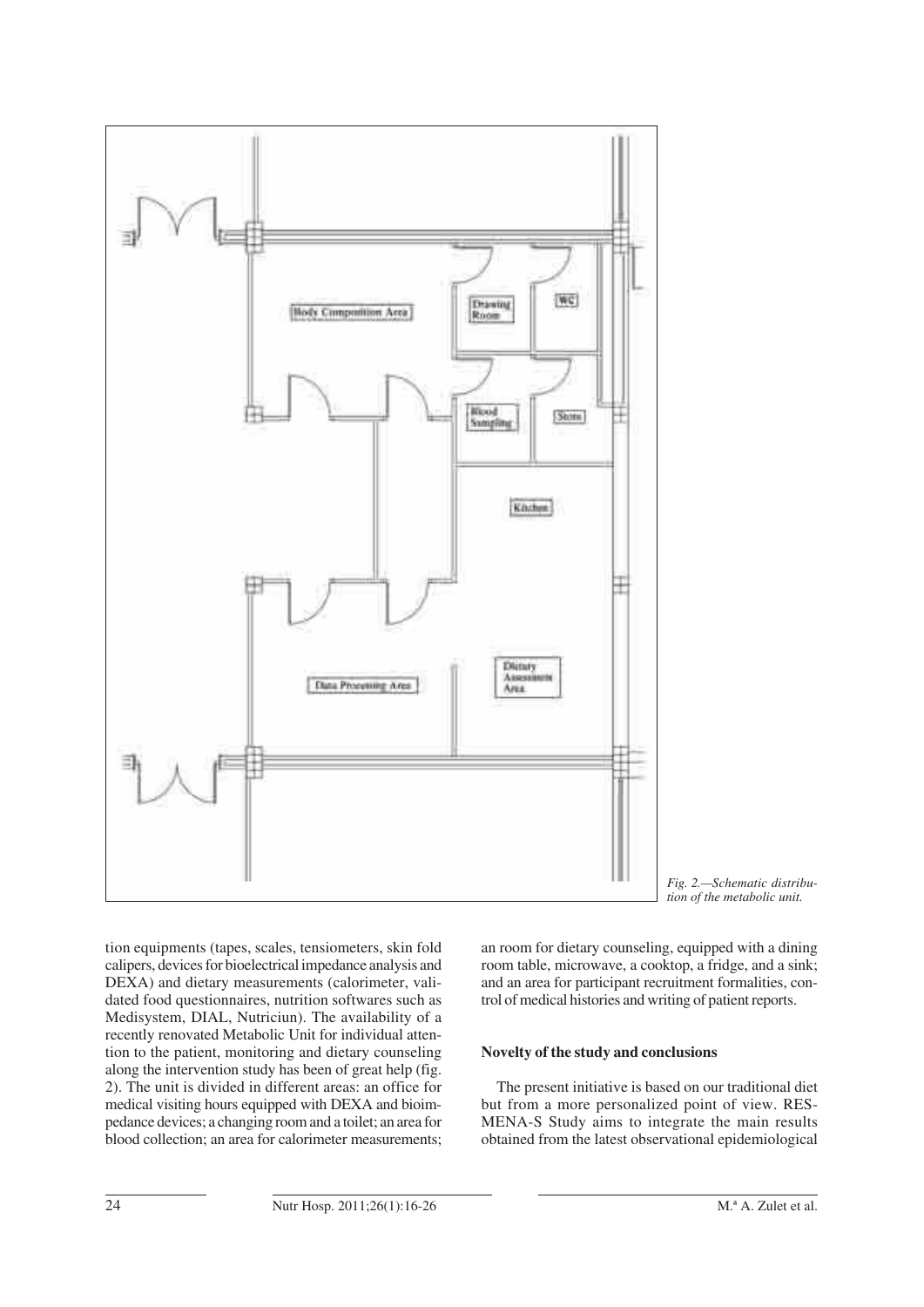studies and interventional studies in the dietary pattern designed for obese subjects with metabolic syndrome features.23,54-58 The study will apply the concept of selecting and distributing the foods thorough the day according the physiological needs of each individual, and will not only consider the quantitative and qualitative composition of the diets, but other important factors related to dietary habits. The importance of regular dietary support and psychological control will be also evaluated for a successful loss of weight and improvement of clinical features of metabolic syndrome.

Furthermore, the combination of varied tools generating detailed clinical chemistry, anthropometry, and metabolite and gene data will allow to perform a functional analysis for biological interpretation of the impact of personalized diets based on the Mediterranean dietary pattern and energy restriction in the treatment of metabolic syndrome features.

#### **Acknowledgements**

The authors wish to thank those members of the Nutritional Intervention Metabolic Unit, Verónica Ciáurriz (technical assistant), María Hernández (Dietitian), Blanca Martínez de Morentín (physician) and Salomé Pérez (nurse) the collaboration in this project as well as to Department of Psychiatry and Medical Psychology/University of Navarra, Dra. Francisca Lahortiga and Clara Isabel Lacunza, for advice in psychological questionnaires. This work is supported by the Health Department of the Government of Navarra (2443/2009) and by Linea Especial about Nutrition, Obesity and Health (University of Navarra LE/97). Government of Navarra also provide research grants to Rocío de la Iglesia (Beca para la Formación de Tecnólogos nº 028/02/09) and Patricia López Legarrea (Pre-doctoral nº 233/2009). Isabel Bondia-Pons is a recipient of a Sara Borrell postdoctoral fellowship from the Instituto Carlos III de Salud at the Spanish Ministry of Health.

### **References**

- 1. World Health Organization /Food and Agriculture Organization. Diet, nutrition and the prevention of chronic diseases. Report of a Joint WHO/FAO expert consultation. WHO Technical Report Series. Geneva, Switzerland: WHO, 2003.
- 2. Martínez Sesmero JM, Bastida S, Sánchez-Muniz FJ. Cardiovascular risk and metabolic síndrome at the Toledo Area Study. *Nutr Hosp* 2009; 24: 167-175.
- 3. Després JP, Lemieux I, Bergeron J, Pibarot P, Mathieu P, Larose E, Rodés-Cabau J, Bertrand OF, Poirier P. Abdominal obesity and the metabolic syndrome: contribution to global cardiometabolic risk. *Arterioscler Thromb Vasc Biol*. 2008; 28: 1039-1049.
- 4. Ho JS, Cannaday JJ, Barlow CE, Mitchell TL, Cooper KH, FitzGerald SJ. Relation of the number of metabolic syndrome risk factors with all-cause and cardiovascular mortality *Am J Cardiol* 2008; 102: 689-692.
- 5. Zulet MA, Puchau B, Navarro C, Martí A, Martínez JA. Inflammatory biomarkers: the link between obesity and associated pathologies. *Nutr Hosp* 2007; 22: 511-527.
- 6. Carrasco Naranjo F. Metabolic syndrome: More definitions for a new disease? *Nutr Hosp* 2006; 21: 222-223.
- 7. Martínez MA, Puig JG, Mora M, Aragón R, O'Dogherty P, Antón JL, Sánchez-Villares T, Rubio JM, Rosado J, Torres R, Marcos J, Pallardo LF, Banegas JR; MAPA (Monitorización Ambulatoria de la Presión Arterial) Working Group.Metabolic syndrome: prevalence, associated factors, and C-reactive protein: the MADRIC (MADrid RIesgo Cardiovascular) Study. *Metabolism* 2008; 57: 1232-1240.
- 8. Hermsdorff HH, Zulet MA, Puchau B, Martínez JA.Fruit and vegetable consumption and proinflammatory gene expression from peripheral blood mononuclear cells in young adults: a translational study. *Nutr Metab (Lond)* 2010; 7: 42.
- 9. Puchau B, Zulet MA, González de Echávarri A, Navarro-Blasco I, Martínez JA. Selenium intake reduces serum C3, an early marker of metabolic syndrome manifestations, in healthy young adults. *Eur J Clin Nutr* 2009; 63 (7): 858-864.
- 10. Junqueira AS, Romêo Filho LJ, Junqueira Cde L Evaluation of the degree of vascular inflammation in patients with metabolic syndrome. *Arq Bras Cardiol* 2009; 93 (4): 360-366.
- 11. Kallio P, Kolehmainen M, Laaksonen DE, Pulkkinen L, Atalay M, Mykkänen H, Uusitupa M, Poutanen K, NiskanenL. Inflammation markers are modulated by responses to diets differing in postprandial insulin responses in individuals with the metabolic syndrome. *Am J Clin Nutr* 2008; 87: 1497-503.
- 12. Puchau B, Zulet MA, de Echávarri AG, Hermsdorff HH, Martínez JA. Dietary total antioxidant capacity is negatively associated with some metabolic syndrome features in healthy young adults. *Nutrition* 2010; 26: 534-41.
- 13. Hermsdorff HH, Zulet MA, Abete I, Martínez JA. A legumebased hypocaloric diet reduces proinflammatory status and improves metabolic features in overweight/obese subjects. *Eur J Nutr* 2010.
- 14. Martínez-González MA, Bes-Rastrollo M, Serra-Majem L, Lairon D, Estruch R, Trichopoulou A*.* http://www.ncbi.nlm. nih.gov/ pubmed/19453663*Nutr Rev* 2009;67 Suppl 1:S111-S116.
- Jiménez-Cruz A, Jiménez AB, Pichardo-Osuna A, Chaudry T, Bacardi-Gascon M. Long term effect of Mediterranean diet on weight loss. *Nutr Hosp* 2009; 24: 751-762.
- 16. Trichopoulou A, Bamia C, Trichopoulos D. Anatomy of health effects of Mediterranean diet: Greek EPIC prospective cohort study. *BMJ* 2009; 23: 338.
- 17. Estruch R Anti-inflammatory effects of the Mediterranean diet: the experience of the PREDIMED study. *Proc Nutr Soc* 2010; 69: 333-340.
- 18. Bakker GC, Van Erk MJ, Pellis L, Wopereis S, Rubingh CM, Cnubben NH, Kooistra T, van Ommen B, Hendriks HF. An antiinflammatory dietary mix modulates inflammation and oxidative and metabolic stress in overweight men: a nutrigenomics approach. *Am J Clin Nutr* 2010; 91: 1044-59.
- 19. Abete I, Astrup A, Martínez JA, Thorsdottir I, Zulet MA. Obesity and the metabolic syndrome: role of different dietary macronutrient distribution patterns and specific nutritional components on weight loss and maintenance. *Nutr Rev* 2010; 68: 214-231.
- 20. Sloth B, Due A, Larsen TM, Holst JJ, Heding A, Astrup A. The effect of a high-MUFA, low-glycaemic index diet and a low-fat diet on appetite and glucose metabolism during a 6-month weight maintenance period. *Br J Nutr* 2009; 101: 1846-58.
- 21. Larsen TM, Dalskov S, van Baak M, Jebb S, Kafatos A, Pfeiffer A, Martínez JA, Handjieva-Darlenska T, Kunesová M, Holst C, Saris WH, Astrup A. The Diet, Obesity and Genes (Diogenes) Dietary Study in eight European countries - a comprehensive design for long-term intervention. *Obes Rev* 2010; 11: 76-91.
- 22. Moore CS, Lindroos AK, Kreutzer M, Larsen TM, Astrup A, van Baak MA, Handjieva-Darlenska T, Hlavaty P, Kafatos A, Kohl A, Martinez JA, Monsheimer S, Jebb SA. Dietary strategy to manipulate ad libitum macronutrient intake, and glycaemic index, across eight European countries in the Diogenes Study. *Obes Rev* 2010; 11: 67-75.
- 23. Kallio P, Kolehmainen M, Laaksonen DE, Kekäläinen J, Salopuro T, Sivenius K, Pulkkinen L, Mykkänen HM, Niskanen L, Uusitupa M, Poutanen KS Dietary carbohydrate modification induces alterations in gene expression in abdominal subcuta-